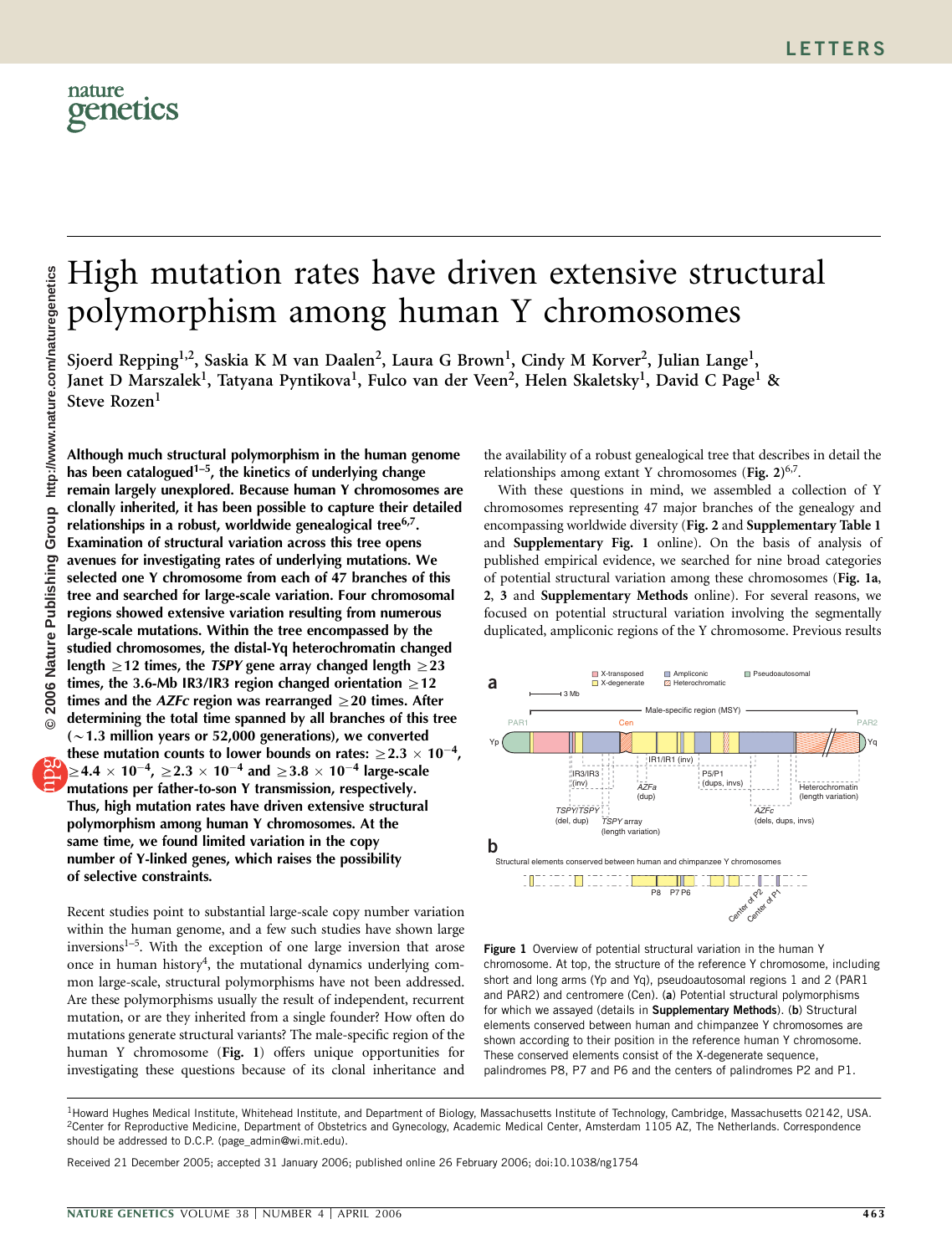

showed only a handful of large-scale structural rearrangements in nonampliconic portions of the human Y in the  $\sim 6.5$  million years since humans and chimpanzees diverged<sup>8,9</sup>. Moreover, none of these differences is polymorphic among extant human Y chromosomes (data reported in Supplementary Methods). At the same time, available data suggest that there is little large-scale structural similarity between the ampliconic regions of the human and chimpanzee Y chromosomes, with conserved ampliconic structures confined to palindromes P6, P7 and P8 and the centers of palindromes P1 and P2 (refs. 9,10; Fig. 1b). Thus, among human Y chromosomes, structural polymorphisms would most likely involve ampliconic regions.

We designed assays that would be maximally informative for each of the nine categories of structural variation, which include inversions and subtle changes in copy number (Supplementary Methods). For example, pulsed-field DNA blots can detect subtle differences in the length of the TSPY array<sup>11</sup>, metaphase FISH can detect several different kinds of potential pericentric inversions<sup>12,13</sup> and multicolor interphase FISH can detect other large inversions and distinguish between alternative large-scale organizations of the  $AZFc$  region<sup>14,15</sup>.

Of the nine categories of potential structural variation, our search detected four, which occurred in four regions of the chromosome. Two of the regions, the distal-Yq heterochromatin and the TSPYarray, showed large-scale length variation. The distal-Yq heterochromatin is

Figure 2 Y chromosome genealogical tree (left) and identified structural polymorphisms (right). Chromosomes were assigned to one of 47 branches by typing for the stable, biallelic polymorphisms indicated (for example, M91 and M60; refs. 6,7). Red arrows indicate major branches confined to Africa<sup>6</sup>. For each branch, the structure of the Y chromosome sampled is schematized, including, at far right, the length of distal-Yq heterochromatin. Within the euchromatin, the presence of a particular structural variant is indicated by a color-coded rectangle. Codes denoting specific AZFc architectures are explained in Figure 4, Supplementary Table 2 and Supplementary Figures 2–7. See Supplementary Figures 3 and 4 for the 'ctr P3' deletion and for 'YCC038', which contains a small deletion, but in which duplication predominates. The reference Y chromosome belongs to the indicated branch (Supplementary Methods), but, as no corresponding cell line exists, its heterochromatin and TSPY array lengths could not be determined. Supplementary Figure 1 provides sample identifiers and Y-haplotype designations<sup>6,7</sup>.

composed of low-complexity sequences organized in tandem arrays<sup>16</sup>. It ranged in length from 29% to 54% of the metaphase Y chromosome, with a median of 44% (Figs. 1, 2, 3a and 5a). The TSPY array is composed of highly similar 20.4-kb repeat units, each containing a copy of the TSPY gene and of the CYorf16 transcription unit<sup>11,16,17</sup>. The TSPY array ranged in size from 23 to 64 units (0.47 to 1.3 Mb), with a median of 32 units (0.65 Mb; Figs. 1, 2, 3b and 5b).

The third region, in proximal Yp, was inverted in 16 chromosomes (Figs. 1, 2, 3c–f, 5d)<sup>18,19</sup>. We localized the boundaries

of this 3.6-Mb inversion to within 100 kb of the IR3 repeats, strongly supporting the model that the inversions originated via ectopic homologous recombination between the IR3 repeats (Fig. 3c–f)<sup>16,20</sup>.

The fourth region, AZFc, demonstrated abundant architectural polymorphism (Figs. 1, 2, 4 and 5d). Because this region is composed almost entirely of large, nearly identical, repeated amplicons $21$ , there are myriad possibilities for rearrangement via ectopic homologous recombination. We predicted AZFc architectures that could result from homologous recombination between amplicons  $\geq 100$  kb in length and designed combinations of two-color FISH and plus/minus STSs to detect these potential architectures (Supplementary Table 2 and Supplementary Fig. 2 online). These assays showed that 20 of the 47 chromosomes had variant AZFc architectures, the largest of which involved a duplication of  $\sim$  3.5 Mb (Figs. 2, 4, 5d and Supplementary Figs. 3–7 online).

For each of the four regions showing structural polymorphism, we determined the minimum number of independent mutation events needed to produce the distribution of variants across the genealogical tree; that is, a minimum-mutation history. The many distinct lengths that we observed in the distal-Yq heterochromatin and TSPY array must have been the result of multiple mutations (Figs. 2 and 5a,b). For a more complete analysis, we calculated minimum-mutation histories using methods that accommodate experimental variance in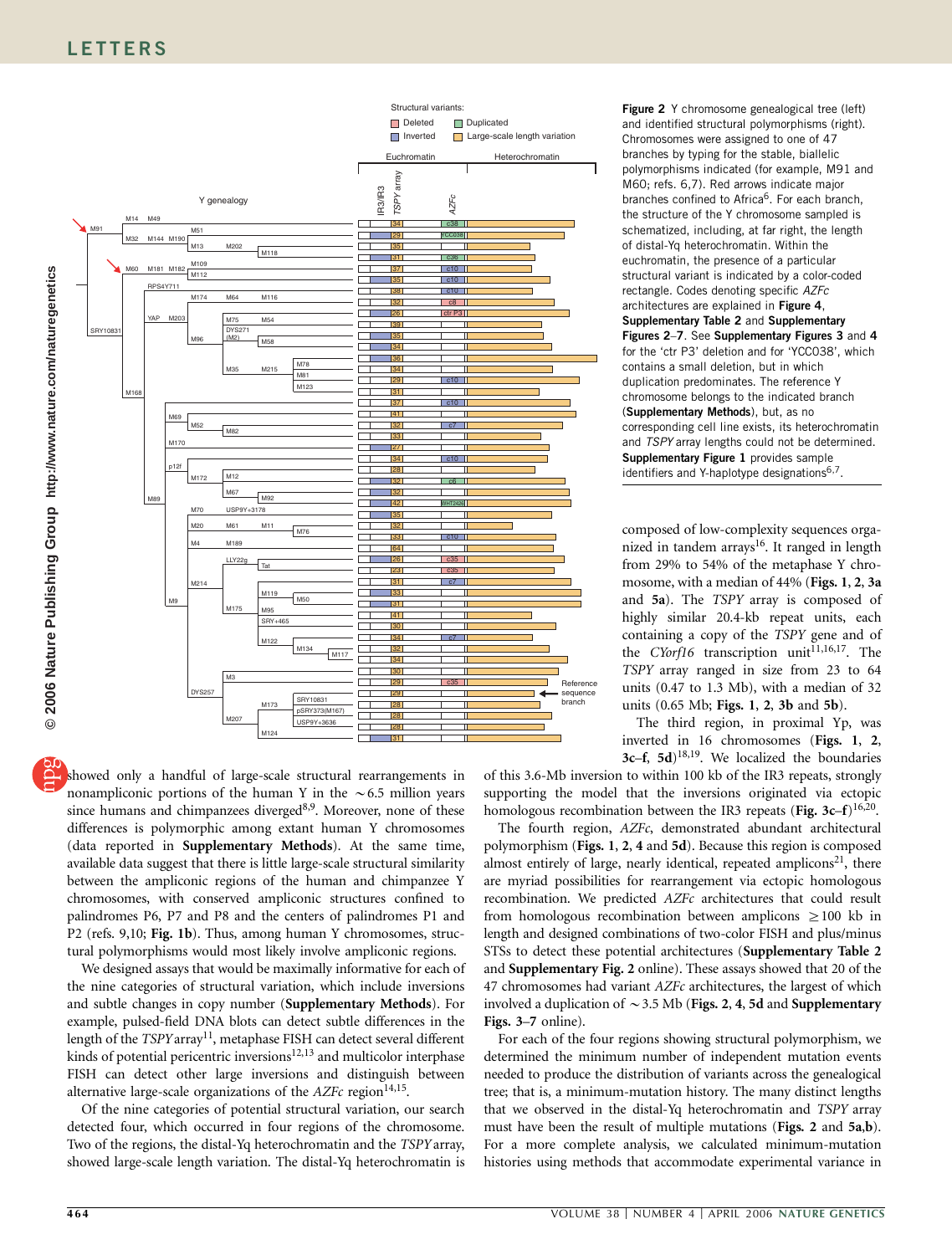

allele length (Supplementary Methods)<sup>22</sup>. For the TSPY array, this yielded an estimate of  $\geq$  23 changes in length, and for the distal-Yq heterochromatin, an estimate of  $\geq$  12 large changes in length. For the TSPYarray, these changes were probably due to unequal crossing-over. Likewise, for the distal-Yq heterochromatin, large changes were probably attributable to unequal crossing-over, although small changes probably also occurred via mutational mechanisms that operate on micro- or minisatellites. For IR3/IR3, there were  $\geq$  12 independent

Figure 3 Assaying variation in heterochromatin length, TSPY array length and IR3/IR3 orientation. (a) Quinacrine staining of metaphase Y chromosomes with distal-Yq heterochromatin that is short (sample 4566), average (PD178) or long (PD123). (b) Pmel pulsed-field DNA blot to assay the number of TSPY repeats. (c,d) Three-color FISH of interphase nuclei with the reference orientation of the IR3/IR3 region (sample WHT3242). Below each nucleus is a schematic diagram of proximal Yp with IR3 repeats indicated; regions detected by each probe (199M2, 516H8, pDP97 and 62H15) are indicated in the color of the probe's stain. (e,f) Interphase nuclei with IR3/IR3 inversion (sample WHT3257). Results shown in c and e map the proximal inversion breakpoint between 516H8 and pDP97 in the reference orientation and between 199M2 and pDP97 in the inverted orientation. Results shown in d and f map the distal inversion breakpoint between 62H15 and 199M2 in the reference orientation and between 62H15 and 516H8 in the inverted orientation. 62H15 cross-hybridizes to the X chromosome, generating additional red dots at nuclear margins in d and f.

inversion events, and for  $AZFc$ , there were  $\geq 20$  rearrangement events (Supplementary Methods). We also noted that in minimum-mutation histories of AZFc, inversion events were overrepresented compared with a null model of equally probable inversions, deletions and duplications (P < 0.038; **Supplementary Methods**). A predominance of inversion events could be caused by (i) more frequent inversion events than deletion or duplication events or (ii) natural selection against deletions and duplications but not inversions.

Having estimated lower bounds on the numbers of mutations causing structural variation, we proceeded to investigate their rates. For this, we needed to determine the denominator of the rate: that is, the total time represented by all branches in the genealogy. To estimate this, we used the total number of SNPs in the tree, the average number of SNPs on paths from the root to the leaves and the time to the last common ancestor of extant human Y chromosomes (Supplementary Methods). Use of previously reported SNPs in this estimate might have led to bias, if some parts of the tree were more intensively screened for SNPs than others. Therefore, we resequenced  $\sim$  80 kb in the 47 chromosomes, thereby identifying 94 SNPs in an unbiased way. Using these SNPs, we estimated the total time represented by the

**Figure 4** Detecting architectural variation in AZFc. Sample identifiers shown in parentheses. (a) Two-color FISH of interphase nuclei with AZFc reference architecture. Below the nuclei, AZFc reference architecture is depicted as a sequence of color-coded arrows representing amplicons<sup>21</sup>. Probes and sites of hybridization are shown; probe colors match those of detected amplicons. Left: FISH with green and red probes. Right: FISH with green and yellow probes. (b-d) Interphase nuclei with variant AZFc architectures probed as in a. Inferred amplicon organizations are shown below pairs of nuclei. (e) Interphase nuclei probed with 18E8 (red, left), 363G6 (green, center) and 79J10 (yellow, right), indicating four pairs of red amplicons, six green amplicons and four yellow amplicons. Of AZFc architectures with these counts, only c6 is likely to be generated from the reference by one recombination event, although others can be generated by two successive events (Supplementary Figs. 2 and 5 and Supplementary Table 2). (f) Interphase nuclei from



sample WHT2426. Left: probed as in left panel of a; center: probe 79J10; right: probe 366C6, which hybridizes to the gray amplicon in AZFc (see a) and to chromosome 1 (Supplementary Methods). Three closely spaced dots at the upper left arise from AZFc and indicate three gray amplicon copies. The two strong signals in the lower half arise from chromosome 1. No predicted AZFc architecture would yield this pattern of FISH results (Supplementary Table 2).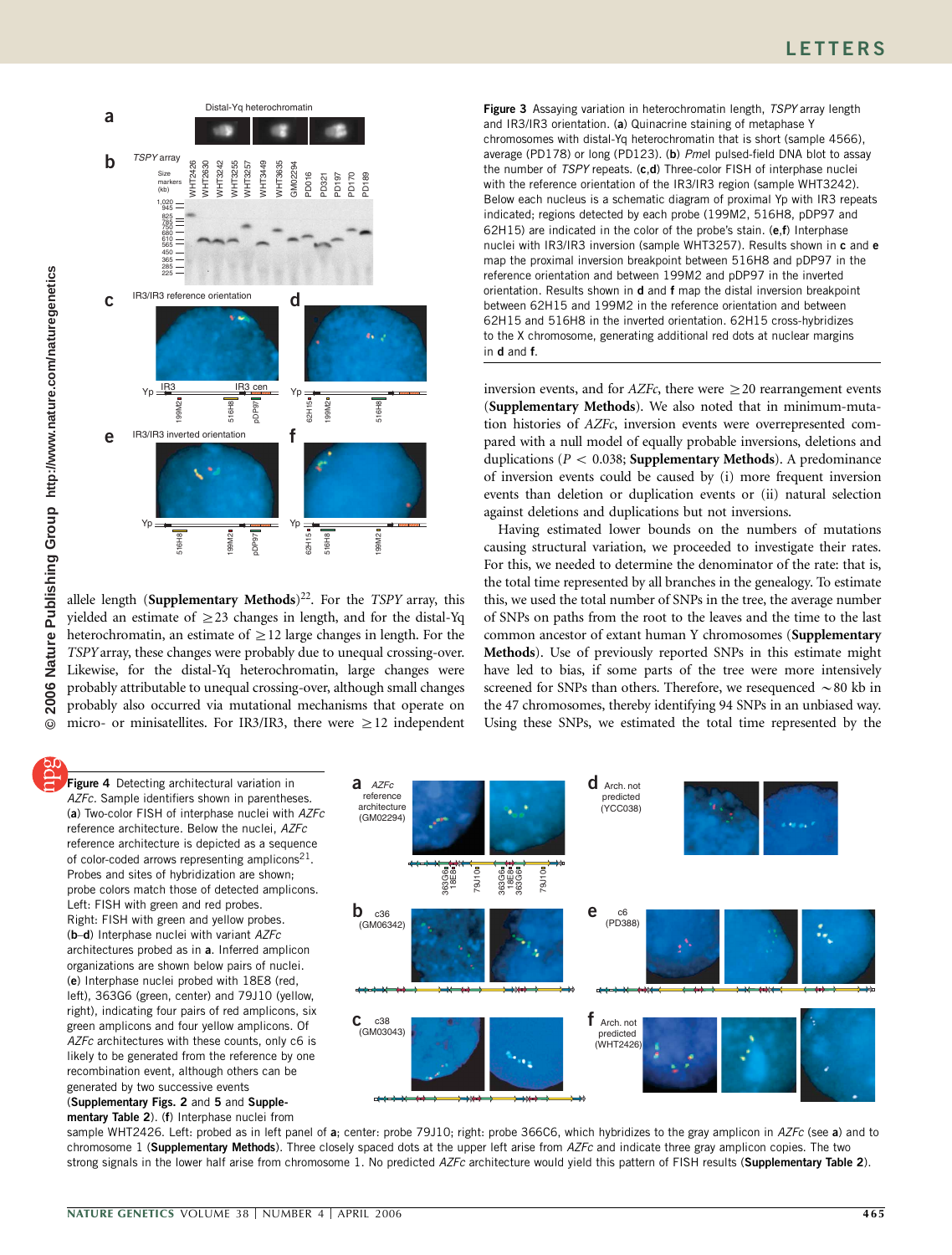

Figure 5 Summary of identified Y chromosome structural variation. (a-c) Distributions of (a) heterochromatin length, (b) number of repeat units in the TSPY array<sup>16</sup> and (c) DAZ gene copy number. See Supplementary Figure 8 for CDY1 and BPY2 gene copy numbers. (d) IR3/IR3 inversion in Yp and variant architectures involving AZFc. The sizes and locations of the duplications and deletions in YCC038 and WHT2426 are estimated (Fig. 4d,f, Supplementary Table 1, Supplementary Fig. 4 and Supplementary Methods).

genealogical tree at 1.3 million years, which conservatively corresponds to 52,000 generations (Supplementary Methods).

Using this denominator and mutation counts from the minimummutation histories, we inferred lower bounds on mutation rates. These are lower bounds because such histories never involve reversion or recurrence events unless essential to explain the distribution of variants. For the distal-Yq heterochromatin,  $\geq$  12 large changes in length over 52,000 generations correspond to a rate  $\geq$  2.3  $\times$  10<sup>-4</sup> large-scale mutations per father-to-son transmission of a Y chromosome. For the TSPY array,  $\geq$  23 changes in length correspond to a rate  $\geq 4.4 \times 10^{-4}$ . For AZFc,  $\geq 20$  rearrangement events in the tree correspond to a rate  $\geq 3.8 \times 10^{-4}$ , a lower bound broadly consistent with the independent estimate of 2.5  $\times$  10<sup>-4</sup> for one particular AZFc mutation, the  $b2/b4$  deletion<sup>21</sup>. For IR3/IR3, the minimum-mutation count of  $\geq$  12 inversion events corresponds to a rate of  $\geq$  2.3  $\times$  10<sup>-4</sup>. In addition, it was possible to obtain a maximum-likelihood estimate of the rate of IR3/IR3 inversion events (Supplementary Methods). These events seem to have resulted from a single mutational mechanism and are likely to have occurred at the same rate regardless of the orientation of the IR3/IR3 region. Thus, the analysis needed to examine only a single parameter, the rate of inversions, which showed maximum likelihood at 9.2  $\times$  10<sup>-4</sup> inversion events per fatherto-son transmission of a Y chromosome.

How do the rates of large-scale structural mutation estimated here compare with rates of other kinds of mutations in the human genome? The rates we observed are at the low end of the range of rates among mini- and microsatellites but are  $\sim$  10,000 times the average rate of single-nucleotide substitutions (Supplementary Methods). Considering that structural mutations of the Y chromosome often affect hundreds or thousands of kilobases and sometimes alter gene copy number, these mutations may be a major source of Y-linked phenotypic variation in human populations.

Despite the prevalence of Y chromosomes with large-scale differences from the reference sequence (Fig. 2), multicopy gene families showed limited variation in copy number, with pronounced modes and few excursions to low or high numbers of copies. We observed gene copy number variation only in the TSPY array and in AZFc and flanking areas. In *AZFc*, a predominance of inversions resulted in few chromosomes with gene copy numbers that differed from the reference sequence (Figs. 2, 5c and Supplementary Fig. 8). Furthermore, the TSPY genes, whose tandem array has undergone frequent changes in length, also showed limited variation in copy number. Indeed, the coefficient of variation of TSPY copy number (18.6%; s.d. as a percent of the mean) was less than that of AZFc gene families (DAZ, 24.2%;

BPY, 27.4%; CDY1, 24.2%; Fig. 5b,c and Supplementary Fig. 8). Is limited variation in gene copy number consistent with the high mutation rates underlying widespread structural diversity among human Y chromosomes? As previously reported, natural selection has acted against one AZFc variant, the gr/gr deletion, in which several testis-specific gene families have reduced copy numbers and which confers increased risk of spermatogenic failure $14,23-27$ . Thus, it is possible that natural selection had a wider role in constraining variation among human Y chromosomes by removing extremely high– or low–copy number variants from the population.

## METHODS

Human samples. All assays were performed on human lymphoblastoid cell lines, cultured human fibroblasts or DNAs extracted from them. Most of these samples were obtained from the National Human Genome Research Institute/ National Institute of General Medical Sciences DNA Polymorphism Discovery Resource (Coriell Cell Repositories)<sup>28</sup> or other public collections. To maximize coverage of the Y chromosome genealogical tree, we also studied several human cell lines from our own collections (Supplementary Fig. 1 and Supplementary Table 1). Supplementary Methods lists availability of cell lines representing the structural variants described here.

Length of distal-Yq heterochromatin. For 46 of 47 men tested, we used quinacrine staining to measure heterochromatin length as a fraction of the total length of the metaphase Y chromosome, as previously described<sup>29</sup> ( $\geq$  25 nuclei per sample, except for WHT3870 (12 nuclei)). We assessed the reproducibility of these measurements as discussed in Supplementary Methods. In one sample, WHT3299, the Y chromosome contained so little distal-Yq heterochromatin that it could not be measured using quinacrine staining. Instead, we used metaphase FISH (Supplementary Methods). The very short heterochromatin in individual WHT3299 was inherited by his son and thus was not an artifact of cell culture.

Length of TSPYarray. We used PmeI pulsed-field DNA blotting to measure the length of the TSPY array (Fig. 3b). Gels were electrophoresed for 25 h at 14 °C, 6 V cm–1 (200 V), with a 60- to 120-s switch-time ramp. The probe was the PCR product of STS sY1256. We estimated the number of TSPY repeats by subtracting the lengths of non–TSPY-repeat flanks (10.9 kb) at the ends of the PmeI fragment, dividing by 20.37 kb (the size of the repeat  $unit^{16}$ ) and rounding. In all chromosomes, we confirmed, by sequencing, the presence of the PmeI site proximal to the TSPY array (Supplementary Methods). We did not sequence the PmeI site distal to the array, but loss of that site would increase the size of the PmeI fragment by only 16 kb. To further verify our findings, we assayed all samples on DNA blots based on a second restriction enzyme, XbaI (ref. 11) and obtained size estimates consistent with the PmeIbased sizes (Supplementary Methods).

Detecting IR3/IR3 orientation and AZFc architectures. One-, two- or threecolor FISH was performed as described<sup>30</sup>. For each sample and set of probes,